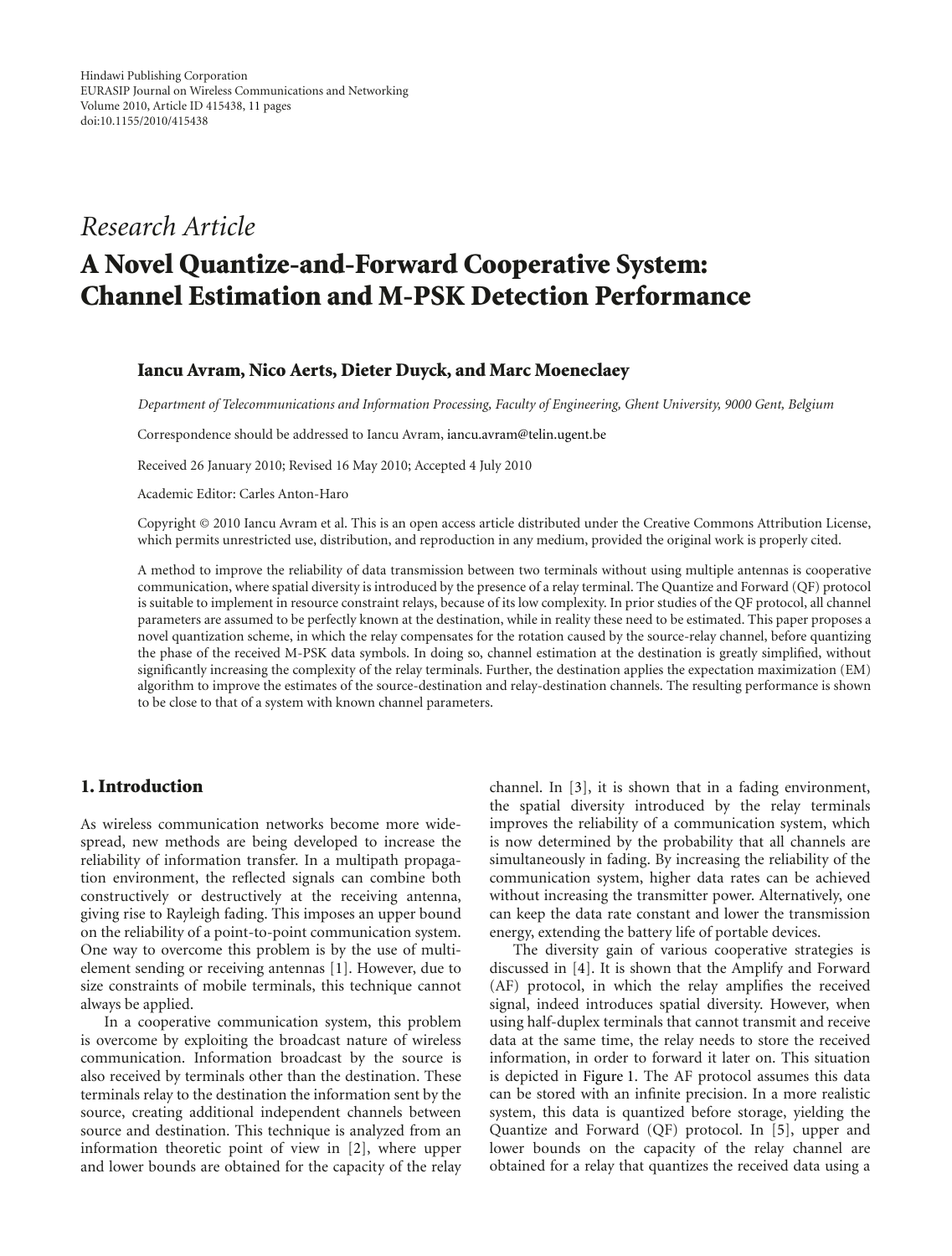

FIGURE 1: A relay channel consisting of half-duplex devices.

Wyner-Ziv coding scheme. Other quantization methods have been analyzed in [6, 7]. The QF protocol described in [6] is attractive for the use in wireless sensor networks, because the complexity of the individual relay terminals is kept low. This is done by moving the more computational intensive tasks to the destination, where typically there is more processing power available.

While cooperative communication has been well investigated from an information theoretic point of view, other aspects also need to be studied in the development of a practical implementation. The issue of channel coding is addressed in [8], where low density parity check (LDPC) codes are designed for the Decode and Forward (DF) protocol. Channel parameter estimation is discussed in [9] for the AF protocol, where pilot-based estimates are calculated for the different channel coefficients involved. Because only the received pilot symbols are used in [9], the obtained estimates could be further refined by also using the information about the channels that is embedded in the received data symbols. This is technique is applied for the DF protocol in [10], where a code-aided estimation method is used to obtain very accurate channel estimates. The DF protocol however requires the relay to partially decode the received symbols, significantly increasing the computational complexity and making the system less suitable for sensor networks.

This contribution addresses the issue of channel parameter estimation in QF, keeping in mind the resource constraints at the relay. Because of its low complexity relaying strategy, the QF protocol described in [6] is used as a starting point. In [6], the relay quantizes the phase of the received M-PSK modulated signal without knowing the state of the source-relay channel. The destination is assumed to know all the channel coefficients when decoding the received symbols. It is shown that uniform quantization of the phase with  $log_2M + 1$  bits is sufficient to closely approach the performance of a pure AF system. When the channel parameters are considered to be unknown, they need to be estimated at the destination, before the received symbols can be decoded. However, because the destination is not connected to the source-relay channel, obtaining an accurate estimate of this channel is very difficult. This problem is solved by introducing a novel quantization scheme, which greatly facilitates channel parameter estimation, without

introducing a significant increase in computational complexity at the relay.

In the proposed quantization scheme, the relay first makes a coarse estimate of the source-relay channel based on pilot symbols received from the source. This estimate is used to compensate for the channel rotation of this channel, before quantizing the received signal. As will be shown, the proposed protocol requires only  $log<sub>2</sub>M$  bits for the quantization of each symbol to achieve a performance similar to that of a pure AF system. The issue of channel parameter estimation for the proposed QF protocol has been touched in [11], where estimates are obtained for the sourcedestination and relay-destination channel coefficients. All noise variances are assumed to be known to the destination. This contribution, besides providing additional results and insights, also deals with the estimation of the different noise variances.

At the destination, initial estimates of the sourcedestination and relay-destination channel coefficients and noise variances are obtained from the received pilot symbols. These initial estimates are then refined using the expectation maximization (EM) algorithm [12], which is an iterative algorithm that also uses the information embedded in the received data symbols when calculating a new estimate of the channel parameters involved. It is shown that using the proposed algorithms, the performance of the system with estimated channel parameters can be made to be very close to that of a system with known parameters. In an attempt to reduce the computational complexity of the EM algorithm, an approximation is discussed that yields only a minor loss in error performance.

#### **2. System Model**

At the source, blocks of *K* information bits are encoded into blocks of  $N$  coded bits which are then mapped on  $K_d$ M-PSK symbols. In a first timeslot, the source transmits  $K_p$  pilot symbols along with the  $K_d$  coded data symbols, which are received by both the relay and the destination. In a second timeslot, the relay sends to the destination  $K_p$ pilot symbols followed by a quantized version of the noisy *Kd* coded symbols received from the source. The relay also sends to the destination an estimate of the instantaneous signal-to-noise ratio (SNR) on the source-relay channel, using *Kγ* M-PSK coded symbols. The destination combines the signals received during both timeslots in order to detect the information bits sent by the source. The pilot symbols are used for estimating the source-destination and relaydestination channels (at the destination). The instantaneous SNR on the source-relay channel is needed at the destination for properly combining the signals received from the relay and from the source.

*2.1. Communication Channels.* The communication channels involved are modelled as independent flat Rayleigh fading channels with additive white Gaussian noise. The source-destination, source-relay and relay-destination channel coefficients are denoted *h*0, *h*1, and *h*2, respectively.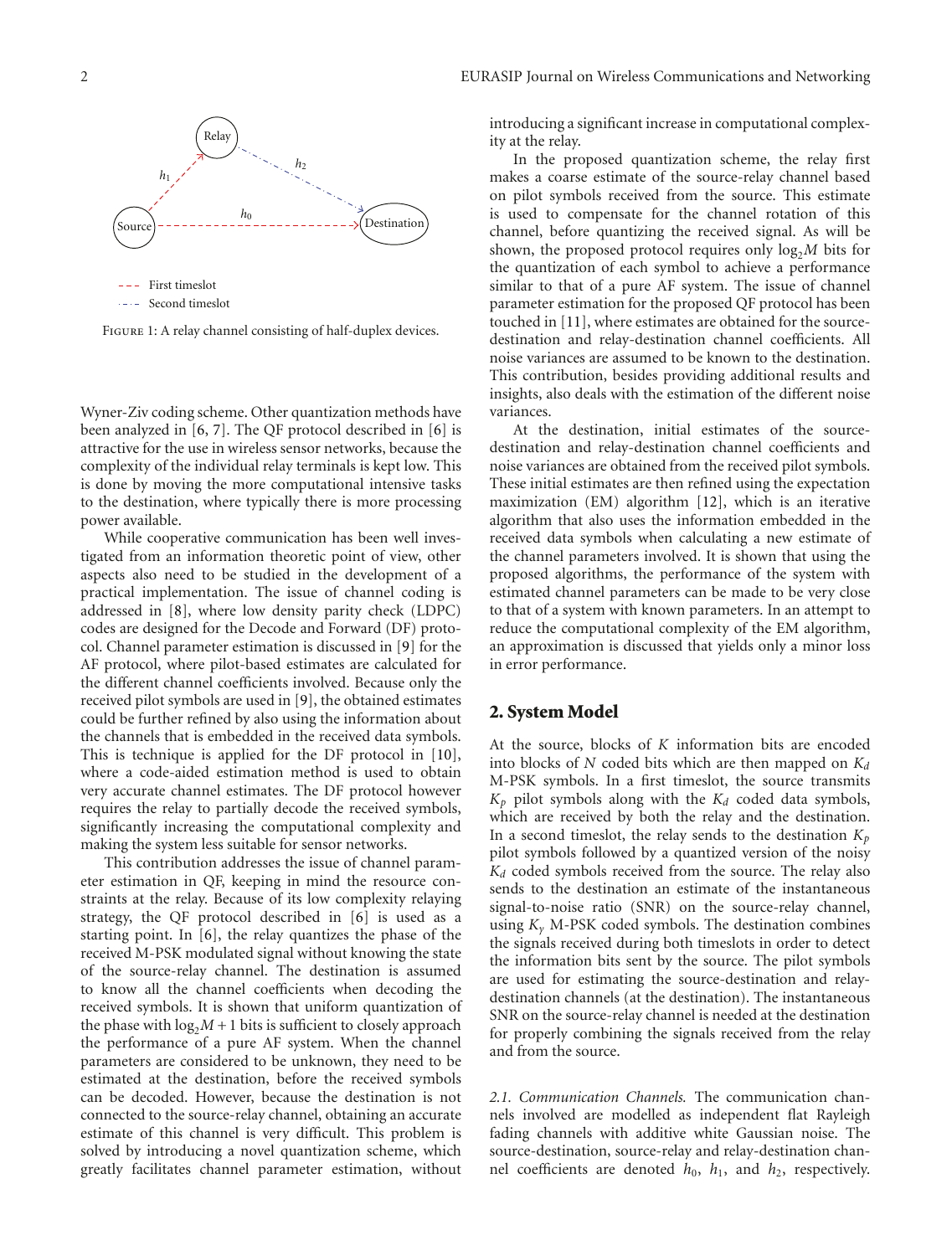Considering the channel model, the output of the different channels can be written as (all vectors are denoted as row vectors.)

$$
\mathbf{r}_0 = h_0 \mathbf{c}_s + \mathbf{n}_0,
$$
  
\n
$$
\mathbf{r}_1 = h_1 \mathbf{c}_s + \mathbf{n}_1,
$$
  
\n
$$
\mathbf{r}_2 = h_2 \mathbf{c}_r + \mathbf{n}_2,
$$
\n(1)

with  $c_s$  the symbols sent by the source, and  $c_r$  the symbols sent by the relay. The channel coefficients  $h_i$  are constant during a timeslot. All channel coefficients have a zero mean circular symmetric complex gaussian (ZMCSCG) distribution with variance  $N_{h_i} = 1/d_i^b$ , with  $d_i$  the distance between the two terminals involved  $(i = 1, 2, 3)$  and *n* the path loss exponent. The elements of the vector  $\mathbf{n}_i$  are also ZMCSCG distributed with variance  $N_i$  ( $i = 1, 2, 3$ ).

Both source and relay use the same amount of energy for the transmission of a frame consisting of *K* information bits. This energy equals  $KE_b$ , with  $E_b$  the energy needed to transmit one information bit. The latter is proportional to the energy of the symbols sent by the source and relay, denoted *Es* and *Er*, respectively. Taking into account the transmission of pilot symbols and the instantaneous SNR on the source-relay channel, *Es* and *Er* can be expressed in terms of  $E_b$ 

$$
E_s = \frac{K_d}{\left(K_d + K_p\right)} \frac{K \log_2 M}{N} E_b,
$$
\n
$$
E_r = \frac{K_d}{\left(K_d + K_p + K_y\right)} \frac{K \log_2 M}{N} E_b.
$$
\n(2)

*2.2. Structure of the Relay Terminal.* We propose a relay that compensates for the channel rotation caused by the sourcerelay channel  $h_1$ , before quantizing the received signal. This compensation makes use of an estimate  $\hat{h}_1$  of this channel, based on pilot symbols transmitted by the source. The *i*th symbol  $c_{r,i}$  is a quantized version of the *i*th element  $r_{1,i}$  of  $r_1$ 

$$
c_{r,i} = e^{jq_i}, \tag{3}
$$

where  $q_i$  is defined by the relationship

$$
q_i = \frac{2\pi k_i}{2^Q},\tag{4}
$$

if

$$
\frac{\pi}{2^{Q}}(2k_{i}-1) < \arg(r_{1,i}\hat{h}_{1}^{*}) < \frac{\pi}{2^{Q}}(2k_{i}+1),\tag{5}
$$

with  $k \in \{0, 1, ..., 2^Q - 1\}$  and *Q* the number of quantization bits. When using this quantization scheme, the destination will only be required to know the instantaneous SNR on the source-relay channel, given by  $\gamma = |h_1|^2/N_1$ , and not the exact value of  $h_1$ , as will be proven in the next subsection. This instantaneous SNR is estimated by the relay, quantized,



Figure 2: Schematic representation of the relay terminal.

encoded, mapped to M-PSK symbols, and forwarded to the destination. The resulting structure of the relay terminal is represented schematically in Figure 2.

Instead of compensating for the channel rotation caused by the source-relay channel, an estimate of this rotation could also be sent to the destination, along with the estimate of the SNR on the source-relay channel. However, the quantization of the channel rotation is more complex than the quantization of the SNR on the source-relay channel. While a coarse quantization is sufficient for the SNR, a much more refined quantization is required for the channel rotation, especially when the phase of  $h_1$  is near the edge of a quantization interval. While this could be achieved by quantizing the channel rotation using a large number of bits or by using a logarithmic quantization scheme, it would significantly increase the complexity of the relay terminal. Therefore, it is beneficial to compensate for the channel rotation caused by the source-relay channel at the relay, instead of forwarding an estimate of this rotation to the destination. Furthermore, when compensating for the source-relay channel rotation at the relay, the received information can be quantized with one bit less as opposed to when no compensation is used. This further lowers the complexity of the relay terminal.

*2.3. Signal Combining at the Destination.* For decoding purposes, the likelihoods of the received symbols must be determined by the destination. Because the sourcedestination and relay-destination channels are orthogonal, the likelihood of the *i*th received source symbol *cs*,*<sup>i</sup>* equals

$$
p(\mathbf{r}_{d,i} \mid c_{s,i}, \mathbf{h}, \mathbf{N})
$$
  
=  $p(r_{0,i} \mid c_{s,i}, h_0, N_0) p(r_{2,i} \mid c_{s,i}, h_1, h_2, N_1, N_2),$  (6)

with  $\mathbf{r}_{d,i} = (r_{0,i}, r_{2,i})$ ,  $\mathbf{h} = (h_0, h_1, h_2)$  and  $\mathbf{N} = (N_0, N_1, N_2)$ . The first factor from (6) can be written as

$$
p(r_{0,i} \mid c_{s,i}, h_0, N_0) = \frac{1}{\pi N_0} e^{(-|r_{0,i} - h_0 c_{s,i}|^2)/N_0}.
$$
 (7)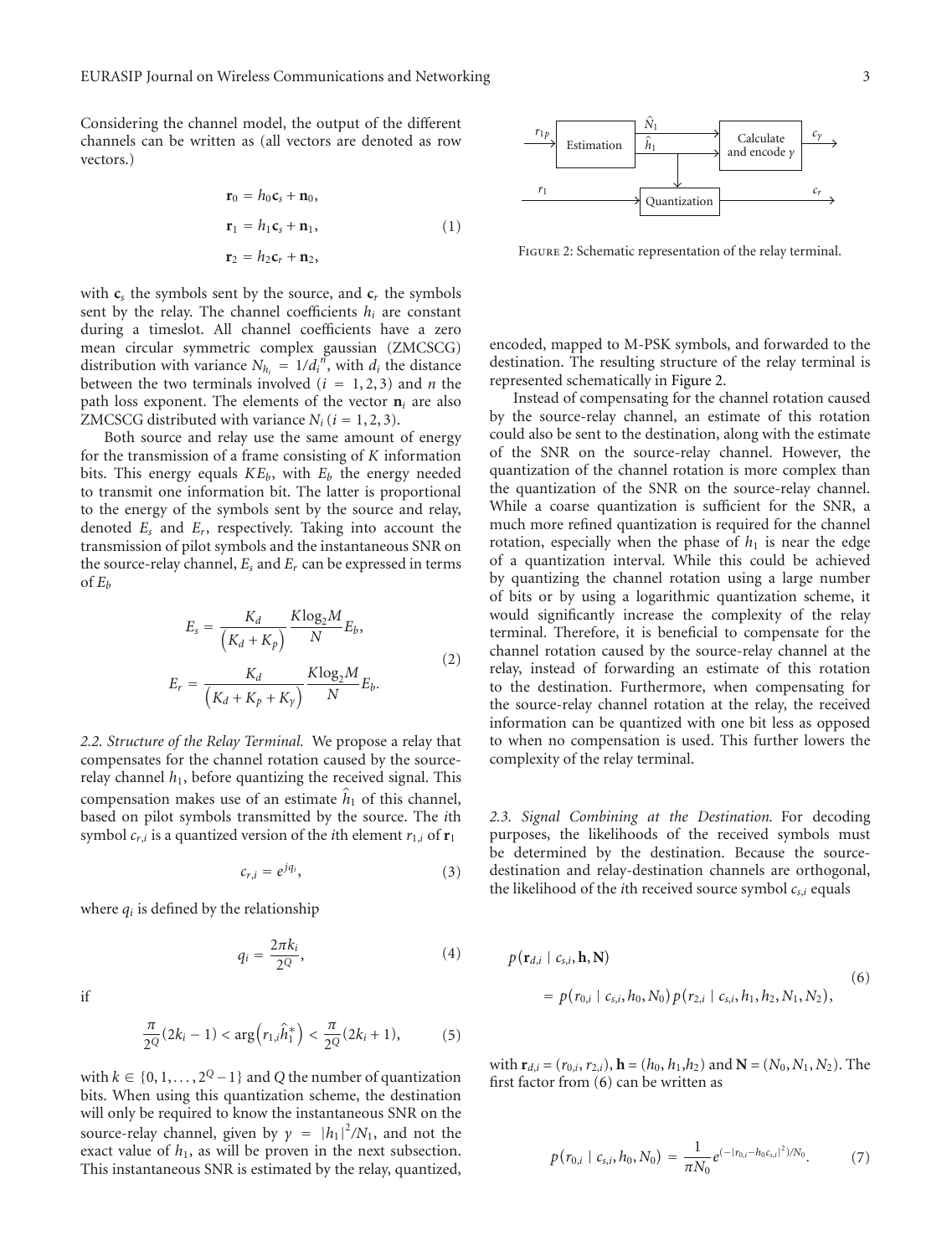The second factor from (6) can be expressed as the marginal of  $p(r_{2,i}, k_i, \hat{h}_1 | c_{s,i}, h_1, h_2, N_1, N_2)$ , with  $\hat{h}_1$  an estimate of  $h_1$ and *ki* defined by (4). This yields

$$
(r_{2,i} \mid c_{s,i}, h_1, h_2, N_1, N_2)
$$
\n
$$
= \sum_{k=0}^{2^Q-1} \int p(r_{2,i}, k_i, \hat{h}_1 \mid c_{s,i}, h_1, h_2, N_1, N_2) d\hat{h}_1
$$
\n
$$
= \sum_{k=0}^{2^Q-1} p(r_{2,i} \mid k_i = k, h_2, N_2)
$$
\n
$$
\times \int P(k_i = k \mid c_{s,i}, \hat{h}_1, h_1, N_1)
$$
\n
$$
\times p(\hat{h}_1 \mid h_1, N_1) d\hat{h}_1.
$$
\n(8)

The evaluation of  $p(r_{2,i} | k_i = k, h_2, N_2)$  proceeds similarly to (7), yielding

$$
p(r_{2,i} | k_i = k, h_2, N_2) = \frac{1}{\pi N_2} e^{(-|r_{2,i} - h_2 c_{r,i}|^2)/N_2}, \qquad (9)
$$

with *cr*,*<sup>i</sup>* defined by (3). The first factor in the integrand from (8) can be calculated using the phase density function [6]

$$
f_{\Theta}(\theta, \gamma) = \frac{1}{2\pi} \Big[ e^{-\gamma} + \sqrt{\pi \gamma} \cos(\theta) e^{-\gamma \sin^2(\theta)} \operatorname{erfc} \Big( -\sqrt{\gamma} \cos(\theta) \Big) \Big]. \tag{10}
$$

This function describes the distribution of the received phase when a symbol with amplitude 1 and phase 0 is sent over an AWGN channel. The variable *γ* is the SNR ratio at the receiving terminal (the relay in this case). Using this function, one obtains

$$
P(k_{i} = k \mid c_{s,i}, \hat{h}_{1}, h_{1}, N_{1})
$$
  
= 
$$
\int_{\phi_{k}^{i}}^{\phi_{k}^{u}} f_{\Theta} \left( \theta - \arg(c_{s,i} h_{1} \hat{h}_{1}^{*}), \frac{|h_{1}|^{2}}{N_{1}} \right) d\theta,
$$
 (11)

where the integration in (11) is over the quantization interval (5) for  $k_i = k$ .

The second factor in the integrand from (8) depends on the optimization criteria used for calculating the estimate of *h*1. In Section 3.1, the maximum likelihood (ML) estimate of  $h_1$  based on  $K_p$  pilot symbols is shown to be equal to

$$
\hat{h}_1 = \frac{\mathbf{r}_{1p}\mathbf{c}_{sp}^H}{K_p E_s},\tag{12}
$$

with  $\mathbf{c}_{sp}$  the pilot symbols sent by the source and  $\mathbf{r}_{1p}$  the part of **r**<sup>1</sup> corresponding with the received pilot symbols. By using (1), this can be written as

$$
\hat{h}_1 = \frac{h_1 \mathbf{c}_{\rm sp} \mathbf{c}_{\rm sp}^H}{K_p E_s} + \frac{\mathbf{n}_1 \mathbf{c}_{\rm sp}^H}{K_p E_s}.
$$
\n(13)

In a M-PSK constellation  $\mathbf{c}_{sp} \mathbf{c}_{sp}^H$  equals  $K_p E_s$ , yielding

$$
\widehat{h}_1 = h_1 + \frac{\mathbf{n}_1 \mathbf{c}_{\text{sp}}^H}{K_p E_s}.
$$
\n(14)

By taking into account the ZMCSCG noise distribution, one obtains the following expression for the distribution of  $\hat{h}_1$ conditioned on  $h_1$  and  $N_1$ :

$$
p(\hat{h}_1 | h_1, N_1) = \frac{1}{\pi N_1 / K_p} e^{(-|\hat{h}_1 - h_1|^2) / (N_1 / K_p)}.
$$
 (15)

Using (11) and (15), the integral in (8) can be evaluated numerically, for a given  $h_1$ ,  $N_1$  and  $c_{s,i}$ .

The resulting likelihood  $(6)$  of  $c_{s,i}$  contains the channel parameters  $h_0$ ,  $h_1$ ,  $h_2$ ,  $N_0$ ,  $N_1$ , and  $N_2$ . As these parameters at not known at the destination, the likelihood (6) will be computed at the destination with the true channel parameters replaced by estimates. The channel gains  $h_0$  and *h*<sup>2</sup> and noise variances *N*<sup>0</sup> and *N*<sup>2</sup> are estimated at the destination, while estimates of  $h_1$  and  $N_1$ , computed by the relay, could be sent from the relay to the destination. However, in order to avoid the numerical integration in (8), the destination will use the simplifying assumption that the relay makes a perfect estimate of *h*1, so that

$$
p\big(\widehat{h}_1\mid h_1,N_1\big)=\delta\big(\widehat{h}_1-h_1\big).
$$
 (16)

In this case, (8) reduces to

$$
p(r_{2,i} | c_{s,i}, h_1, h_2, N_1, N_2)
$$
  
= 
$$
\sum_{k=0}^{2^Q-1} p(r_{2,i} | k_i = k, h_2, N_2)
$$
  

$$
\times P(k_i = k | c_{s,i}, \hat{h}_1 = h_1, h_1, N_1)
$$
  
= 
$$
\sum_{k=0}^{2^Q-1} p(r_{2,i} | k_i = k, h_2, N_2) P(k_i = k | c_{s,i}, \gamma),
$$
 (17)

with  $\gamma = |h_1|^2/N_1$ ,

$$
P(k_i = k \mid c_{s,i}, \gamma) = \int_{\phi_k^i}^{\phi_k^u} f_{\Theta}(\theta - \arg(c_{s,i}), \gamma) d\theta.
$$
 (18)

As a result, as far as the source-relay channel is concerned, only the value  $\gamma$  now needs to be known by the destination; an estimate of  $\gamma$  is sent from the relay to the destination.

Although the approximation (16) does not hold for small values of  $h_1$ , it does not significantly affect the error performance. As the value of *h*<sup>1</sup> (and *γ*) approaches zero,  $P(k_i = k \mid c_{s,i}, \gamma)$  approaches a uniform distribution, reducing (17) to

$$
p(r_{2,i} \mid c_{s,i}, h_1, h_2, N_1, N_2) = \frac{1}{2^Q} \sum_{k=0}^{2^Q-1} p(r_{2,i} \mid k_i = k, h_2, N_2).
$$
\n(19)

Because (19) no longer depends on  $c_{s,i}$ , the second factor from (6) can be discarded. The likelihood of the *i*th-received source symbol is now calculated using only the sourcedestination path and is thus not influenced by the invalid approximation (16) regarding the channel gain estimate

*p*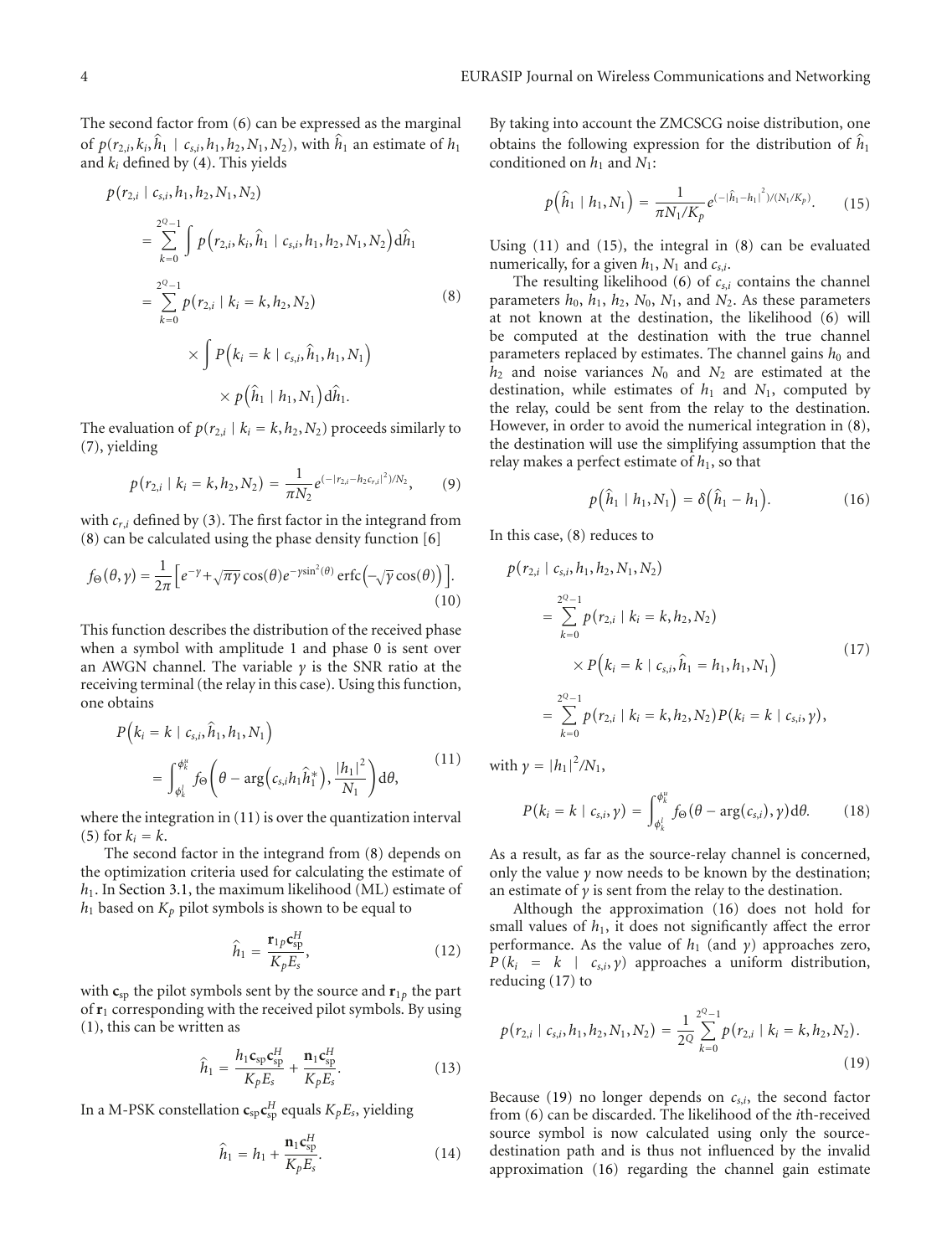of the source-relay channel. This results in a very robust system: with decreasing values of  $h_1$  (and  $\gamma$ ), the error caused by assuming the relay makes a perfect channel estimate increases, but the impact this assumption has on the error performance decreases.

Finally, the impact approximation (16) has on the error performance will also depend on the state of the sourcedestination channel. When the source-destination channel is in fading (small  $h_0$ ), the calculation of the symbol likelihoods (6) will be more affected by (false) approximations concerning the relay channel, as the direct path cannot provide information on the symbols sent.

#### **3. Estimation**

When the channel parameters are unknown at the receiver, they need to be estimated. The first step in the estimation process is the calculation of an initial estimate of the different channel coefficients and noise variances, using known pilot symbols sent by the source and the relay. Thereafter, the estimates of the source-destination and relay-destination channel coefficients will be refined using the EM algorithm at the destination. The estimate of the source-relay channel coefficient is not refined using the EM algorithm at the relay, as the increase in complexity would be unacceptable.

*3.1. Pilot-Based Estimation.* Both the relay and the destination must calculate a first estimate of the channel coefficient and the noise variance associated with the channel(s) they are connected to. This is done using pilot symbols sent by the source and the relay. Here we concentrate on the estimation of  $h_0$  and  $N_0$  at the destination. The ML estimates  $\hat{h}_0$  and  $\hat{N}_0$ resulting from the pilot symbols are obtained by solving the following maximization problem

$$
\left(\hat{h}_0, \hat{N}_0\right) = \arg\max_{h_0, N_0} p\left(\mathbf{r}_{0p} \mid h_0, N_0\right),\tag{20}
$$

where  $\mathbf{r}_{0p}$  is the part of  $\mathbf{r}_0$  corresponding to the received pilot symbols. As shown in Appendix A, the values of  $h_0$  and  $N_0$ that maximize (20) are equal to

$$
\hat{h}_0 = \frac{\mathbf{r}_{0p}\mathbf{c}_{\rm sp}^H}{K_p E_s},\tag{21}
$$

$$
\hat{N}_0 = \frac{\left|\mathbf{r}_{0p} - h_0 \mathbf{c}_{sp}\right|^2}{K_p},
$$
\n(22)

where  $c_{sp}$  denotes the pilot symbols sent by the source and  $K_p$  is the number of pilot symbols sent by both source and relay. Similar equations are obtained for the estimation of  $h_1$ and  $N_1$  at the relay (based on the  $K_p$  pilot symbols sent by the source) and  $h_2$  and  $N_2$  at the destination (based on  $K_p$  pilot symbols sent by the relay).

When using an estimate of  $h_0$  instead of the actual value in (22), the estimate of the noise variance is biased by a factor (*Kp*−1)*/Kp*, as shown in Appendix B. Especially when using a small number of pilot symbols, it is important to compensate for this bias by multiplying (22) with  $K_p/(K_p - 1)$ . Further, it can be advantageous to average out the noise variance between consecutive frames, because this variance tends to fluctuate much slower than the channel coefficients. This can be accomplished by using a noise variance  $N_0^{(k)}$  equal to

$$
N_0^{(k)} = \alpha N_0^{(k-1)} + (1 - \alpha)\hat{N}_0,
$$
\n(23)

when evaluating the symbol likelihoods (6) in the *k*th received frame. The notation  $N_0^{(k-1)}$  is employed for the variance used in the previous frame and  $\hat{N}_0$ , given by (22), is an estimate of the noise variance based on the pilot symbols received in the current frame. The weighting factor *α* lies between 0 and 1 and depends on the expected speed of fluctuation of the noise variance.

The relay uses the estimates  $\hat{h}_1$  and  $\hat{N}_1$  to compute an estimate  $\hat{\gamma} = |\hat{h}_1|$ <br>source relay chann  $\sqrt[2]{\hat{N}_1}$  of the instantaneous SNR on the source-relay channel, to be forwarded to the destination. The estimates of  $h_0$  and  $h_2$  will be further refined at the destination by means of the EM algorithm. As shown in Section 4.2.1, there is little to gain in refining the pilot based estimates of  $N_0$  and  $N_2$ . Therefore, only the estimates of  $h_0$ and  $h_2$  will be updated using the EM algorithm.

Because the mean-square error (MSE) of (21) satisfies

$$
E\left[\left|\hat{h}_0 - h_0\right|^2\right] = \frac{N_0}{K_p E_s} = \frac{K_p + K_d}{K_p} \frac{1}{K} \frac{N_0}{E_b},\tag{24}
$$

transmitting a fixed number of *K* information bits and keeping the ratio  $K_d/K_p$  constant will make the MSE related to the channel coefficient estimation essentially independent of the constellation size *M*.

*3.2. EM Algorithm.* The channel coefficient estimates discussed in the previous section are solely based on the pilot symbols which represent only a small part of the received signal energy. In order to improve these estimates, the EM algorithm can be used. The EM algorithm is an iterative algorithm that alternates between an estimation step and a maximization step. It allows calculating a ML estimate of a set of parameters from an observation that is also influenced by other unknown variables, named nuisance parameters. In this specific case, the source-destination channel coefficient  $(h_0)$  and the relay-destination channel coefficient  $(h_2)$  are the parameters that need to be estimated, while the symbols sent by the source and relay, denoted **c***<sup>s</sup>* and **c***r*, respectively, are considered nuisance parameters.

Introducing  $\mathbf{r}_d = (\mathbf{r}_0, \mathbf{r}_2)$ ,  $\mathbf{c}_d = (\mathbf{c}_s, \mathbf{c}_r)$ , and  $\mathbf{h}_d = (h_0, h_2)$ , the estimation step during iteration *k* involves calculating the function

$$
Q\left(\mathbf{h}_d, \hat{\mathbf{h}}_d^{(k-1)}\right) = \mathrm{E}_{\mathbf{c}_d} \Big[ \ln p(\mathbf{r}_d \mid \mathbf{c}_d, \mathbf{h}_d) \mid \mathbf{r}_d, \hat{\mathbf{h}}_d^{(k-1)} \Big]. \tag{25}
$$

In order not to overload the notation, the dependency of the distributions on the noise variance is not noted explicitly. The maximization step involves determining a value for  $h_0$ and  $h_2$  that maximizes the *Q* function from (25), so the new estimates calculated at iteration *k* are equal to

$$
\widehat{\mathbf{h}}_d^{(k)} = \arg \max_{\mathbf{h}_d} Q\Big(\mathbf{h}_d, \widehat{\mathbf{h}}_d^{(k-1)}\Big),\tag{26}
$$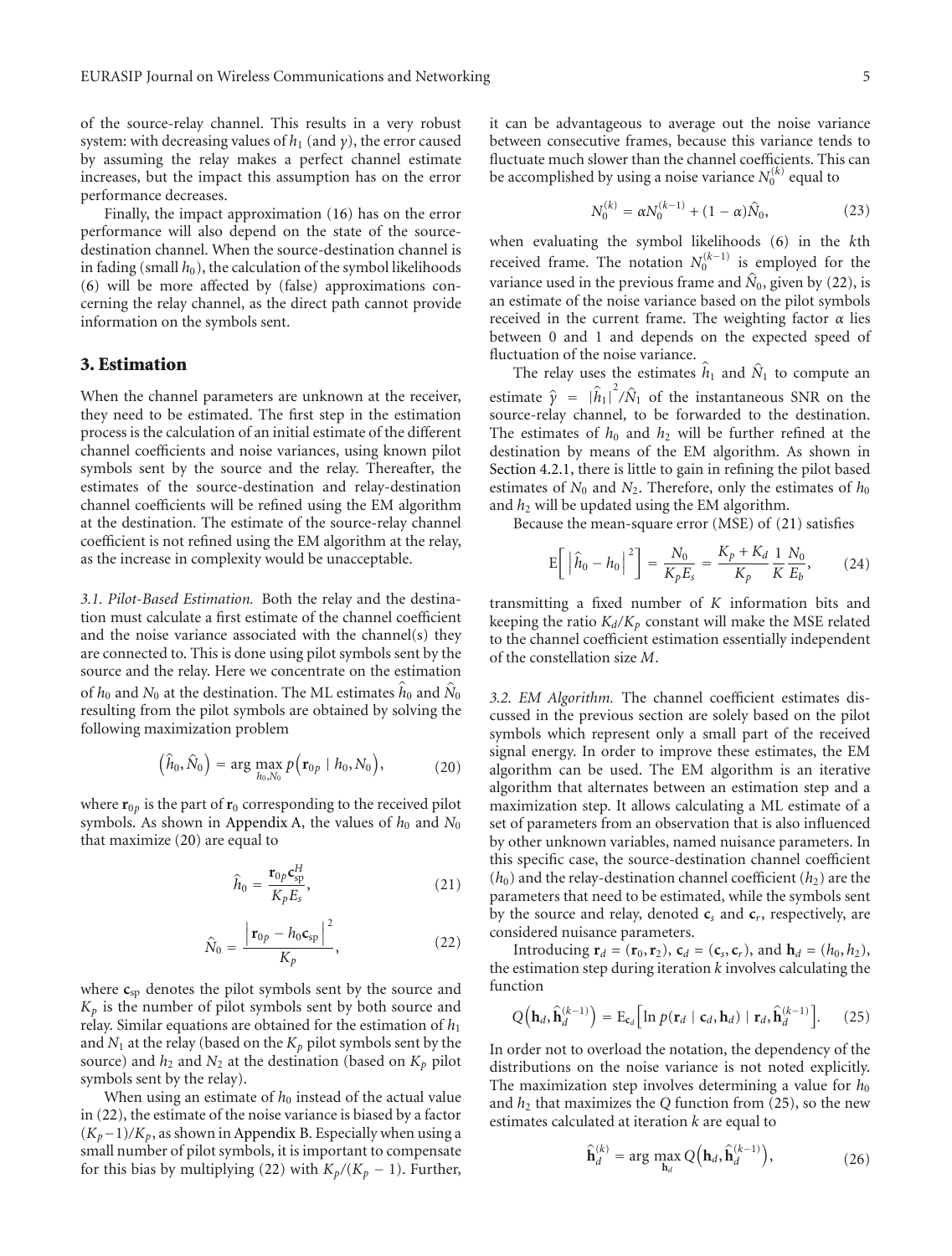where  $\hat{\mathbf{h}}_{d}^{(0)}$  contains the estimate of  $(h_0, h_2)$  obtained from the pilot symbols only. As shown in Appendix C, the values of  $h_0$ and  $h_2$  that maximize (26) are equal to

$$
\hat{h}_0^{(k)} = \frac{\mathbf{r}_0 \mathbf{u}_s^H}{\left(K_p + K_d\right) E_s},
$$
\n
$$
\hat{h}_2^{(k)} = \frac{\mathbf{r}_2 \mathbf{u}_r^H}{\left(K_p + K_d\right) E_r},
$$
\n(27)

with  $\mathbf{u}_s$  and  $\mathbf{u}_r$  denoting the a posteriori expectations (conditioned on  $\mathbf{r}_d$  and  $\hat{\mathbf{h}}_d^{(k-1)}$ ) of the symbol vectors  $\mathbf{c}_s$  and **c***r*, respectively.

The components of  $\mathbf{u}_s$  and  $\mathbf{u}_r$  that correspond to the pilot symbols are equal to these pilot symbols. The computation of the components of **u***<sup>s</sup>* and **u***<sup>r</sup>* that correspond to the data symbols is outlined below. The *i*th elements of the vectors **u***<sup>s</sup>* and **u***r* are equal to

$$
u_{s,i} = \sum_{c_{s,i},c_{r,i}} c_{s,i} p\left(c_{s,i}, c_{r,i} | \mathbf{r}_d, \hat{\mathbf{h}}_d^{(k-1)}\right)
$$
  
\n
$$
= \sum_{c_{s,i}} c_{s,i} p\left(c_{s,i} | \mathbf{r}_d, \hat{\mathbf{h}}_d^{(k-1)}\right),
$$
  
\n
$$
u_{r,i} = \sum_{c_{s,i},c_{r,i}} c_{r,i} p\left(c_{s,i}, c_{r,i} | \mathbf{r}_d, \hat{\mathbf{h}}_d^{(k-1)}\right)
$$
  
\n
$$
= \sum_{c_{s,i},c_{r,i}} c_{r,i} p\left(c_{r,i} | c_{s,i}, \mathbf{r}_d, \hat{\mathbf{h}}_d^{(k-1)}\right) p\left(c_{s,i} | \mathbf{r}_d, \hat{\mathbf{h}}_d^{(k-1)}\right).
$$
\n(29)

The summations in (28) and (29) run over all values that  $c_{s,i}$ and/or*cr*,*<sup>i</sup>* can adopt. Further development of the conditional distribution of *cr*,*<sup>i</sup>* in (29) yields

$$
p(c_{r,i} \mid c_{s,i}, \mathbf{r}_d, \hat{\mathbf{h}}_d^{(k-1)}) = \frac{p(c_{r,i}, r_{d,i} \mid c_{s,i}, \hat{\mathbf{h}}_d^{(k-1)})}{p(r_{d,i} \mid c_{s,i}, \hat{\mathbf{h}}_d^{(k-1)})} \\
= \frac{p(r_{2,i} \mid c_{r,i}, \hat{h}_2^{(k-1)}) p(c_{r,i} \mid c_{s,i})}{\sum_{\tilde{c}_{r,i}} p(r_{2,i} \mid \tilde{c}_{r,i}, \hat{h}_2^{(k-1)}) p(\tilde{c}_{r,i} \mid c_{s,i})}.
$$
\n(30)

The distribution of  $p(c_{r,i} | c_{s,i})$  follows (18). When evaluating (18), the destination makes use of the estimate *<sup>γ</sup>*, forwarded by the relay. The marginal a posteriori probabilities of the data symbols *cs*,*<sup>i</sup>* can be calculated by the decoder at the destination [13]; therefore, this EM approach is referred to as code-aided.

A simple lower bound on the MSE related to the EM estimation of the channel coefficients is obtained by assuming that the data symbols transmitted by the source and the relay are known to the destination (i.e.,  $\mathbf{u}_s = \mathbf{c}_s$ ,  $\mathbf{u}_r = \mathbf{c}_r$ ). A same reasoning as for the pilot-based estimation yields

$$
E\left[\left|\hat{h}_0 - h_0\right|^2\right] \ge E\left[\left|\hat{h}_0 - h_0\right|^2\right]\Big|_{\mathbf{u}_s = \mathbf{c}_s}
$$

$$
= \frac{N_0}{\left(K_p + K_d\right)E_s} = \frac{1}{K}\frac{N_0}{E_b},\tag{31}
$$

and similarly for  $\mathbb{E}[\left|\hat{h}_2 - h_2\right|^2]$ .

*3.2.1. EM with Iterative Decoders.* The EM algorithm is used to iteratively refine the channel parameter estimates. For each EM iteration *k*, expressions (28) and (29) are evaluated in order to obtain the a posteriori symbol expectations **u***<sup>s</sup>* and **u***r*. The latter are used in (27) to obtain a new estimate of the channel coefficients  $h_0$  and  $h_2$ , respectively.

Both **u***<sup>s</sup>* and **u***<sup>r</sup>* depend on the a posteriori symbol probabilities  $p(c_{s,i} | \mathbf{r}_d, \hat{\mathbf{h}}_d^{(k-1)})$ . These probabilities are calculated by the channel decoder, in which the symbol likelihoods (6) are evaluated using a previous estimate  $\hat{\mathbf{h}}_d^{(k-1)}$  of the channel coefficients  $h_0$  and  $h_2$ . As a result, each EM iteration *k*, the channel code needs to be fully decoded in order to obtain the a posteriori symbol probabilities, conditioned on the channel coefficient estimates from the previous iteration. When using an iteratively decoded channel code, multiple decoding iterations are needed within each EM iteration, which can be a very intensive computational task.

When decoding is iterative, the computational complexity can greatly be reduced by executing only one decoder iteration for each EM iteration, without resetting the decoder. The a posteriori symbol probabilities obtained this way will only be an approximation of the true a posteriori symbol probabilities. However, with successive EM-code iterations, the channel decoder converges, and the approximated symbol probabilities will approach the real a posteriori probabilities. As shown in [14], this approach does not have a considerable effect on error performance, while it significantly decreases computational complexity.

*3.2.2. Assumption of Uncoded Transmission.* To lower the computational complexity, the calculation of the marginal a posteriori symbol expectations (28) and (29) can be carried out under the (false) assumption that the M-PSK symbols transmitted by the source are uncoded: the symbols contained in **c***<sup>s</sup>* are considered statistically independent and uniformly distributed over the M-PSK constellation. This approximation involves the following substitution in (28), (29):

$$
p(c_{s,i}, c_{r,i} | \mathbf{r}_d, \hat{\mathbf{h}}_d^{(k-1)}) = Cp(r_{0,i} | c_{s,i}, \hat{h}_0^{(k-1)})
$$
  
 
$$
\times p(r_{2,i} | c_{r,i}, \hat{h}_2^{(k-1)}) p(c_{r,i} | c_{s,i}),
$$
  
(32)

where *C* is a normalization constant. When using this approximation, no decoding steps are required within the EM algorithm. After the EM algorithm has completed, the resulting estimates are forwarded to the decoder. This approach significantly reduces computational complexity while still achieving an acceptable performance as will be shown in the next section. The proposed approximation is especially useful when using noniterative channel codes, in which case the technique from Section 3.2.1 does not reduce computational complexity.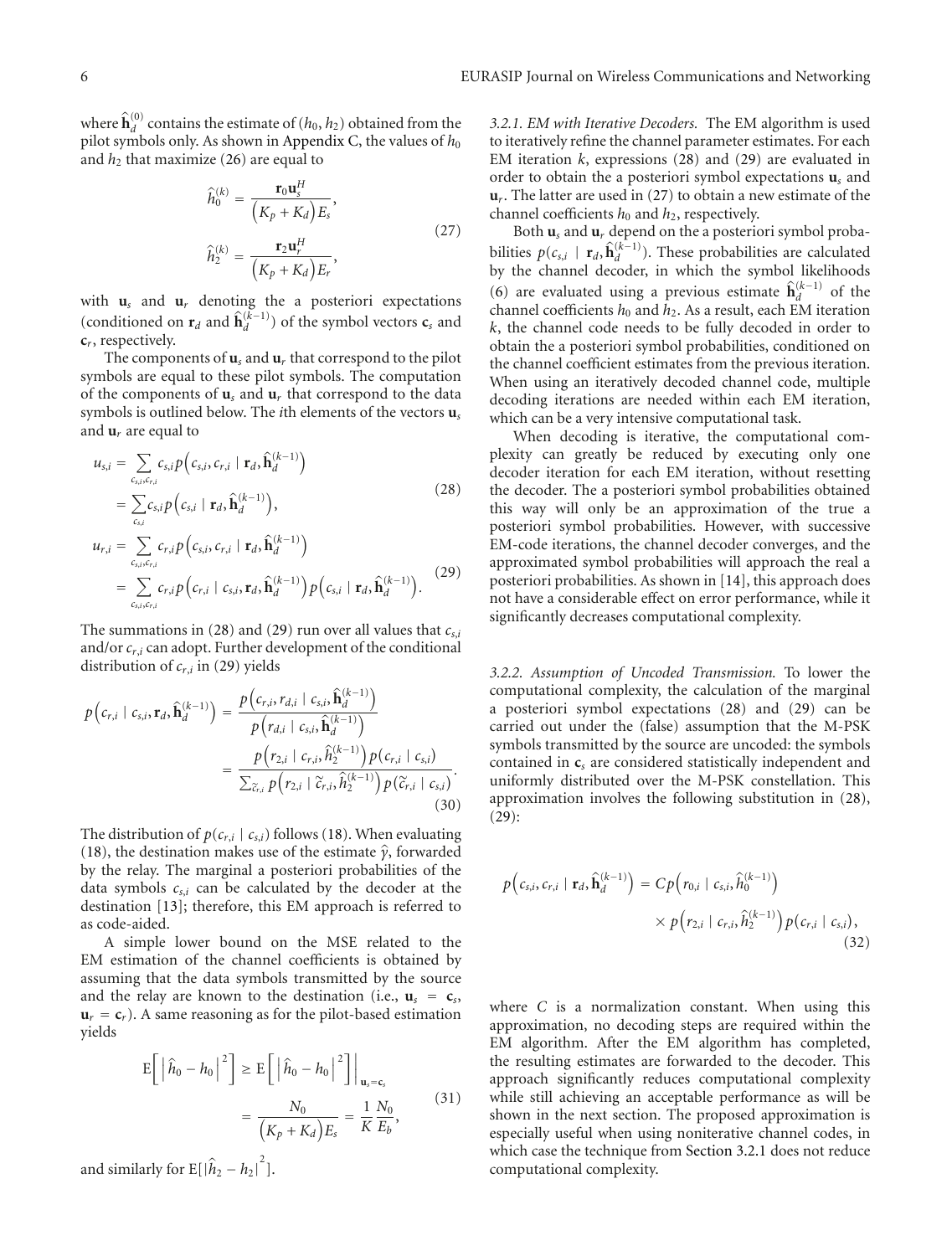TABLE 1: Type of data sent during each timeslot.

|                | First timeslot               | Second timeslot                |
|----------------|------------------------------|--------------------------------|
| Noncooperative | $1_1, p_1$                   | $\mathbf{p}_2$                 |
| Cooperative    | $\mathbf{i}_1, \mathbf{p}_1$ | $\mathbf{i}'_1, \mathbf{p}'_1$ |

#### **4. Simulations**

We consider a source that encodes frames of 1024 information bits by means of a  $(1, 13/15)$ <sub>8</sub> RSCC turbo code [15] and maps the encoded bits to M-PSK symbols. The relay is located halfway between source and destination. The path loss exponent equals 4, and the distance between source and destination is considered unity. By means of computer simulations, the Frame Error Rate (FER) performance of the proposed system with the different estimation strategies is determined as function of the *Eb/N*<sup>0</sup> ratio. Using (2), the energy of the symbols sent by the source and the relay is determined for a given value of *Eb*. All noise variances are assumed equal  $(N_0 = N_1 = N_2)$ , but are estimated separately. Unless stated otherwise, the relay uses  $log<sub>2</sub>M$  bits for the quantization of the received symbols.

*4.1. Known Channel Parameters.* First the FER performance of the novel QF protocol, the pure Amplify and Forward (AF), and a noncooperative system are compared, assuming the relay and the destination are known to all relevant channel parameters. In order to achieve a fair comparison between noncooperative communication and a cooperative system, the turbo code is punctured from rate 1*/*3 to rate 2*/*3 when using cooperative communication; this way, the destination receives 1024 information bits and 2048 redundant bits in both scenarios. This is illustrated in Table 1.

When using noncooperative communication, the source uses the first timeslot to send to the destination 1024 information bits, denoted by  $\mathbf{i}_1$ , and 512 parity bits, denoted by **p**1. In the second timeslot, the source sends to the destination another 1536 parity bits, denoted by **p**2. At the end of the second timeslot, the destination received 1024 information bits  $(i_1)$  and 2048 redundant bits  $(p_1, p_2)$ . When using cooperative communication, 1536 parity bits **p**<sup>2</sup> are removed by puncturing the output of the channel encoder. In the first timeslot, the source again broadcasts 1024 information bits  $\mathbf{i}_1$  and 512 parity bits  $\mathbf{p}_1$ . In the second timeslot, the relay forwards to the destination the information it received in the first timeslot. The forwarded information bits and parity bits are denoted by  $\mathbf{i}'_1$  and **p** 1, respectively. At the end of the second timeslot, the destination again received 1024 information bits  $(i_1)$  and 2048 redundant bits  $(\mathbf{p}_1, \mathbf{i}'_1, \mathbf{p}'_1)$ .

The FER curve for BPSK mapping is shown in Figure 3. Note that the proposed QF protocol closely approaches the performance of AF when quantizing only with  $log_2 M (= 1)$ bits. Quantizing with more than  $log<sub>2</sub>M$  bits only marginally improves the error performance. When using QPSK and 8- PSK mapping, we have verified (results not displayed) that quantization with 2 and 3 bits, respectively, is again sufficient



Figure 3: Frame Error Rate of a turbo-coded Quantize and Forward system with known channel parameters using BPSK mapping and 12 decoder iterations.

to closely approach the FER performance of a pure AF system using the same constellation. While achieving a similar FER performance, the proposed QF protocol can be used with half-duplex relay terminals, whereas the relay terminals in an AF system need to be able to transmit and receive data at the same time. This makes the QF protocol more suitable for the use in resource-constrained networks. Because of their higher spatial diversity, the cooperative systems considerably outperform the noncooperative system.

*4.2. Estimated Channel Parameters.* We determine the effect of the different estimation methods, discussed in Section 3, on the FER of the proposed QF system. To be able to calculate an initial estimate for the channel coefficients and noise variances,  $K_p$  pilot symbols are sent by both source and relay. To maintain a nearly fixed  $(K_d + K_p)/K_d$  ratio in (2), 9, 5, and 3 pilot symbols are sent when using BPSK, QPSK, and 8PSK mapping, respectively.

The relay converts the estimated value  $\hat{\gamma}$  of the instantaneous SNR to dB and uniformly quantizes it between *γ*min,db and *γ*max,db using 5 bits. Using computer simulations, we have selected the values of *γ*<sub>min,db</sub> and *γ*<sub>max,db</sub> such that they minimize, at  $E_b/N_0 = 6$  dB, the FER of the system with known channel parameters as described in Section 4.1, but with the value of *γ* unknown to the destination. For all values of *Eb/N*<sup>0</sup> in (0 dB, 12 dB), we used the  $\gamma_{\text{min,db}}$  and  $\gamma_{\text{max,db}}$  that are optimum at  $E_b/N_0 = 6$  dB. The quantized bits are encoded with a simple  $(1, 3)$ <sub>8</sub> convolutional code, mapped on M-PSK symbols and sent to the destination.

A factor *α*, equal to 0*.*95 which is used in (23) for averaging out the noise variances. The EM iterations and turbo decoding iterations are carried out as explained in Section 3.2.1. For each frame, 12 EM-code iterations are used. When using the approximation of uncoded symbols discussed in Section 3.2.2, the EM algorithm is allowed 5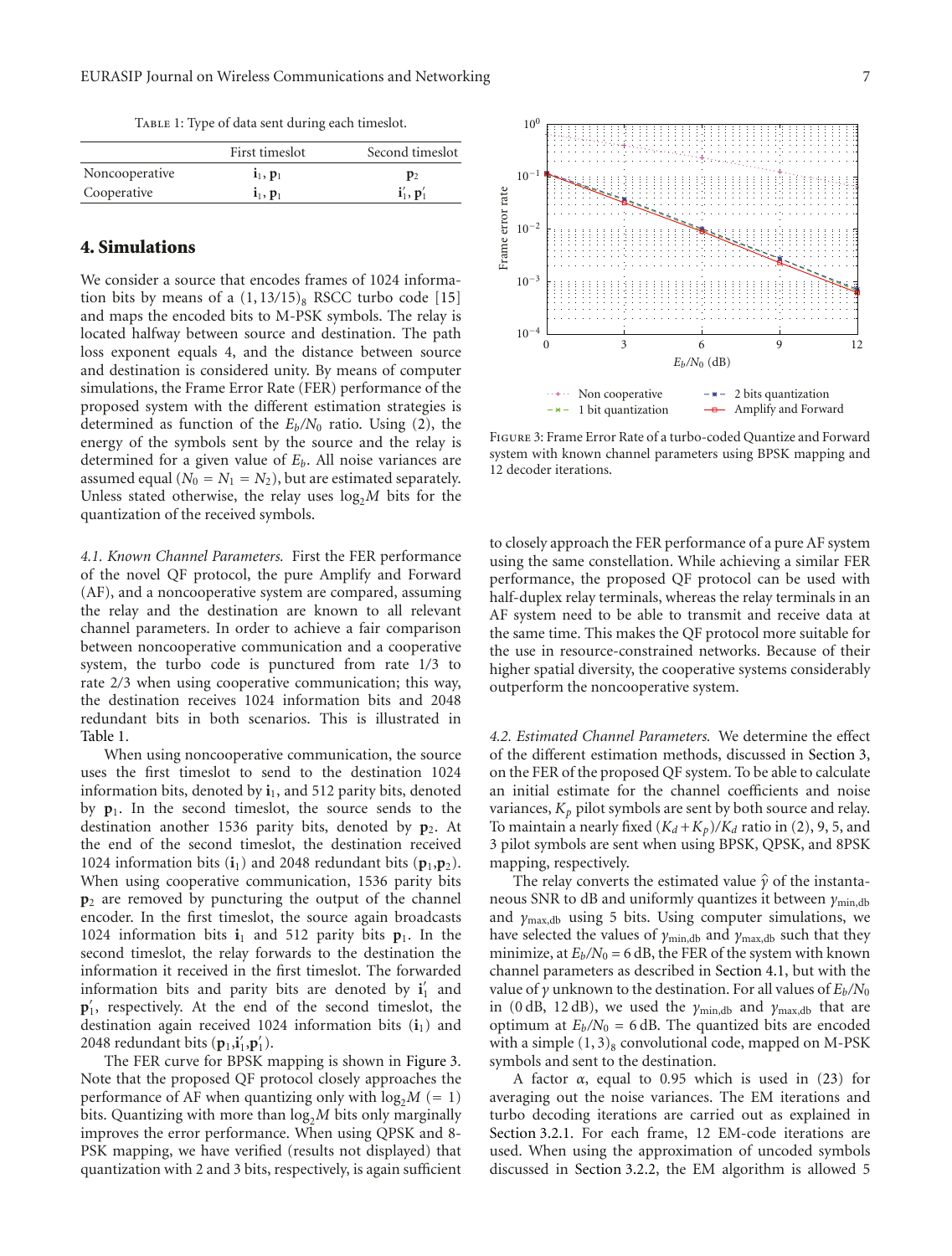

Figure 4: Frame Error Rate of the different proposed estimation techniques using 8-PSK mapping.

iterations, after which the turbo code is decoded using 12 iterations.

The FER performance resulting from the considered estimation technique is compared to an EM lower bound. This EM lower bound on the FER corresponds to the best performance the EM algorithm can achieve and is calculated by assuming that the data symbols sent by the source and relay are known at the destination when calculating the estimates of  $h_0$  and  $h_2$ . As compared to the reference system with known channel parameters and no pilot symbols transmitted, this EM lower bound has the worse FER performance due to channel estimation errors (especially the estimation of the source-relay channel coefficient, where only pilot symbols are used) and the smaller *Es* and *Er* from (2), because of the pilot symbols (assuming a constant total transmit energy per frame).

Three different estimation methods are being considered: pilot based only, code-aided EM, and uncoded EM. The pilot-based approach uses only the received pilot symbols for calculating an estimate of the different channel parameters, without running the EM algorithm. In the code-aided EM method, the a posteriori symbol probabilities needed to calculate (28) and (29) are provided by the channel decoder, while in the uncoded EM approach, these probabilities are approximated as explained in Section 3.2.2.

The effect of the different estimation methods on the error performance for BPSK, QPSK, and 8-PSK mapping is summarized in Table 2 for FER = 0.01 while Figure 4 shows the FER versus  $E_b/N_0$  in the case of 8-PSK. The results indicate that the effect of channel estimation errors on the FER becomes more severe as the number of bits per symbol increases (and the minimum distance between 2 constellation points decreases). The simulation results also show that the assumption of uncoded symbols works

TABLE 2:  $E_b/N_0$  ratio needed to achieve an FER of 0.01.

| <b>BPSK</b>        | $E_b/N_0$ (dB) | Difference (dB) |
|--------------------|----------------|-----------------|
| Reference system   | 5.94           | $\theta$        |
| EM lower bound     | 6.04           | $+0.10$         |
| EM code-aided      | 6.04           | $+0.10$         |
| EM uncoded approx. | 6.05           | $+0.11$         |
| Pilot based only   | 6.52           | $+0.58$         |
| QPSK               | $E_b/N_0$ (dB) | Difference (dB) |
| Reference system   | 6.06           | $\theta$        |
| EM lower bound     | 6.29           | $+0.23$         |
| EM code-aided      | 6.32           | $+0.26$         |
| EM uncoded approx. | 6.42           | $+0.36$         |
| Pilot based only   | 6.91           | $+0.85$         |
| 8-PSK              | $E_b/N_0$ (dB) | Difference (dB) |
| Reference system   | 8.10           | $\theta$        |
| EM lower bound     | 8.52           | $+0.42$         |
| EM code-aided      | 8.67           | $+0.57$         |
| EM uncoded approx. | 9.18           | $+1.08$         |
| Pilot based only   | 9.78           | $+1.68$         |
|                    |                |                 |



FIGURE 5: Mean Square Error values for the estimate of  $h_0$ .

very well for BPSK, but the performance deteriorates as the number of bits per symbol increases.

The effect of the constellation size on the FER performance degradation can be explained by investigating the MSE values resulting from the different estimations, shown in Figure 5 (for  $h_0$ ) and Figure 6 (for  $h_2$ ). The curves related to pilot-based estimation and to the EM lower bound coincide with (24) and with the lower bound in (31), respectively. The deterioration in FER performance for higher constellations when using the assumption of uncoded symbols is also reflected in the increasing MSE of the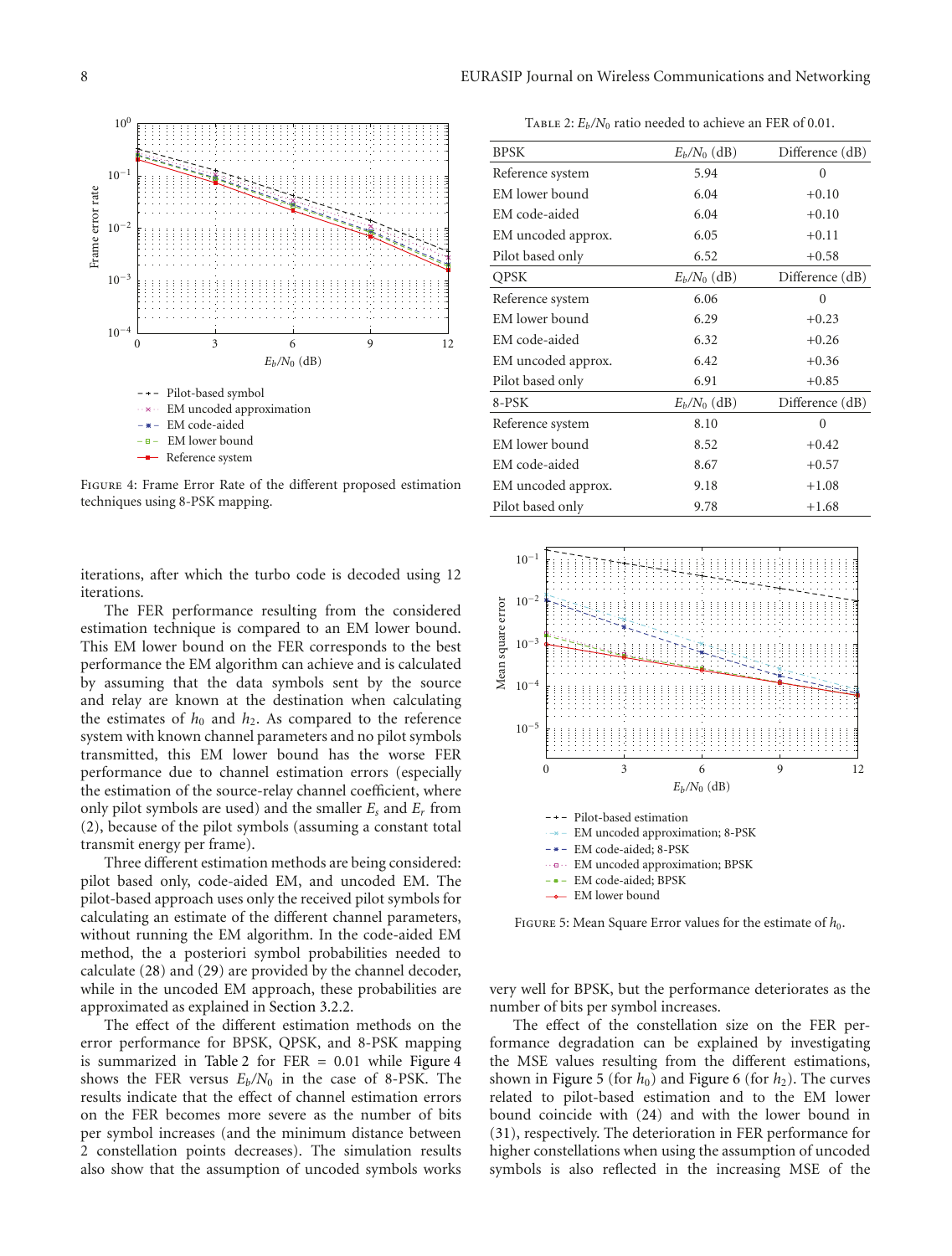

FIGURE 6: Mean Square Error values for the estimate of  $h_2$ .

estimates of  $h_0$  and  $h_2$ . The difference between the likelihoods of the different symbols in (32) will become less pronounced when there are more constellation points, making it harder to determine which symbol has been sent, and thus making an accurate estimation difficult. The MSE of the code-aided approach is closer to the EM lower bound compared to the uncoded approximation for the same constellation, but also rises with the increasing number of bits per symbol due to the higher symbol error rate (QPSK) and more decoding errors (8-PSK) than in the case of BPSK. From (28) and (29), one notices that the a posteriori expectation of the symbol vectors sent by both source and relay is conditioned on the observation of both communication channels (direct link and relay path). This cooperative nature accounts for the very accurate estimate of the source-destination and relaydestination channel.

*4.2.1. Noise Estimation Performance.* In this section, the performance loss resulting from the noise variance estimation is analyzed. This is done by comparing a system with estimated noise variances to a system where the noise variances are assumed to be known to the destination. The noise variance estimates are computed as described in Section 3.1 while the other channel parameters are estimated using a codeaided EM approach. The FER performance of both systems is displayed in Figure 7 in the case of BPSK and 8-PSK mapping. As shown in the aforementioned figure, the FER performance of the system with estimated noise variances is very close to that of the system in which the noise variances are assumed to be known. This shows that there is little to be gained in refining the noise variance estimates, as the potential improvement in FER performance is very small.



Figure 7: Frame Error Rate of a system with estimated noise variances, compared to a system with known noise variances, for both BPSK and 8-PSK mapping.

#### **5. Conclusions**

In this paper, a novel Quantize and Forward protocol has been introduced, which involves the relay making a coarse estimate of the source-relay channel, using only the received pilot symbols. Doing so, it is shown that quantization with only  $log<sub>2</sub>M$  bits is sufficient to approach the performance of an AF system, while respecting the half-duplex constraint at the relay terminals. Furthermore, one aspect of the relay terminal becomes less complicated, in comparison to [6], because no overhead is needed in order to allow the destination to make an estimate of the source-relay channel. This makes the proposed QF protocol suitable for the use in sensor networks where a low complexity at the relay terminals is mandatory.

At the destination, the EM algorithm allows improving the pilot-based estimates of the source-destination and relaydestination channel coefficients. The EM algorithm yields a very good FER performance, but it also increases the computational complexity, as each EM iteration in principle requires the decoder to fully decode. This complexity can partly be reduced when using iterative decoding by changing the way the EM iterations and the decoder iterations are executed. When using noniterative decoding, the number of calculations can be reduced by using an approximation that assumes that the received signal consists of uncoded M-PSK symbols. This way, no decoding steps are required within the EM algorithm. The aforementioned approximation performs very well when used with BPSK mapping, but deteriorates with increasing number of bits per symbol. When using high-density constellations like 8-PSK, the codeaided EM algorithm should be used to achieve a Frame Error Rate that is very close to that of a system with known channel parameters.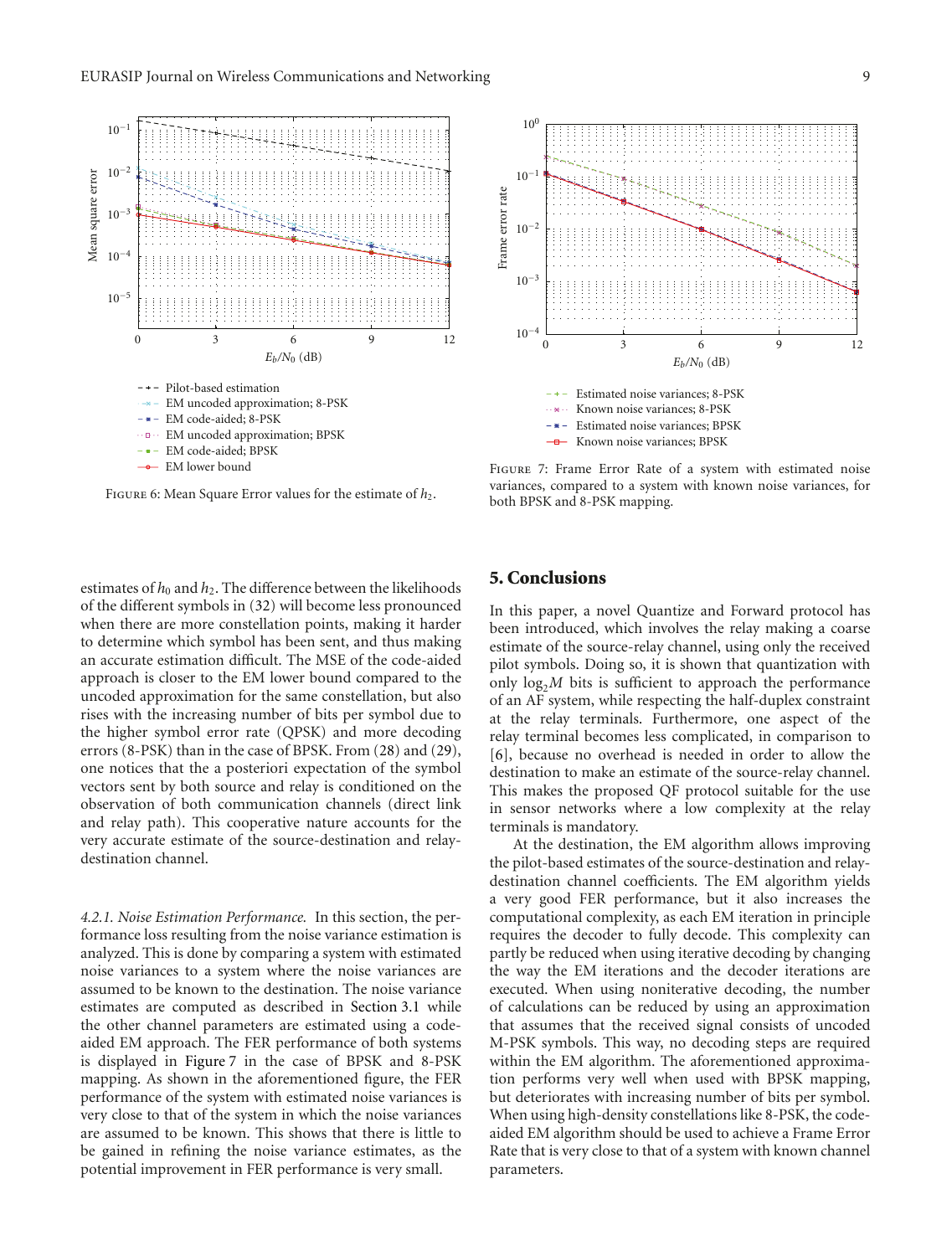#### **Appendices**

#### **A. Pilot-Based ML Estimation**

By definition, the ML estimates of a channel coefficient *h* and noise variance *N*, given the channel observation **r**, are equal to

$$
\left(\hat{h}, \hat{N}\right) = \arg\max_{(h,N)} p(\mathbf{r} \mid h, N) = \arg\max_{(h,N)} \ln p(\mathbf{r} \mid h, N). \tag{A.1}
$$

In a Rayleigh fading environment, the probability distribution of **r** is given by

$$
p(\mathbf{r} \mid h, N, \mathbf{c}_{sp}) = \frac{1}{(\pi N)^{K_p}} e^{(-|\mathbf{r} - h\mathbf{c}_{sp}|^2)/N}, \quad (A.2)
$$

with  $c_{\rm sb}$  being a vector consisting of  $K_p$ -known pilot symbols with a symbol energy that is equal to *Es*. By substituting (A.2) in (A.1), the latter can be written as

$$
\left(\hat{h},\hat{N}\right) = \arg\max_{(h,N)} \left(-K_p \ln(N) - \frac{\left|\mathbf{r} - h\mathbf{c}_{sp}\right|^2}{N}\right). \tag{A.3}
$$

Maximizing (A.3) with respect to *h* yields

$$
\hat{h} = \arg \max_{h} - \left| \mathbf{r} - h \mathbf{c}_{sp} \right|^{2}
$$
\n
$$
= \arg \min_{h} \left( h h^{*} \mathbf{c}_{sp} \mathbf{c}_{sp}^{H} - \mathbf{r} h^{*} \mathbf{c}_{sp}^{H} - h \mathbf{c}_{sp} \mathbf{r}^{H} \right)
$$
\n
$$
= \arg \min_{h} \left( K_{p} E_{s} \left| h - \frac{\mathbf{r} \mathbf{c}_{sp}^{H}}{K_{p} E_{s}} \right|^{2} \right)
$$
\n
$$
= \frac{\mathbf{r} \mathbf{c}_{sp}^{H}}{K_{p} E_{s}}.
$$
\n(A.4)

The value of *N* that maximizes (A.3) can be found by searching the root of the derivative with respect to *N* of (A.3), yielding the following equation:

$$
0 = -\frac{K_p}{N} + \frac{\left| \mathbf{r} - h \mathbf{c}_{sp} \right|^2}{N^2}.
$$
 (A.5)

Solving this equation yields

$$
\hat{N} = \frac{\left|\mathbf{r} - h\mathbf{c}_{\rm sp}\right|^{2}}{K_{p}}.
$$
\n(A.6)

#### **B. Noise Variance Estimation Bias**

The ML estimate of the noise variance of a direct Rayleigh fading channel is given by (22). When the channel coefficient *h* is not known, an estimate  $\hat{h}$  can be used instead, yielding

$$
\hat{N} = \frac{\left|\mathbf{r} - \hat{h}\mathbf{c}_{\rm sp}\right|^{2}}{K_{p}}.
$$
\n(B.1)

When using an ML channel coefficient estimate (21), and taking into account the channel model defined by (1), (B.1) can be written as

$$
\hat{N} = \frac{\left| hc_{\rm sp} + \mathbf{n} - hc_{\rm sp} - (\mathbf{n} \mathbf{c}_{\rm sp}^H \mathbf{c}_{\rm sp} / K_p E_s) \right|^2}{K_p}
$$
\n
$$
= \frac{1}{K_p} \left( \mathbf{n} \mathbf{n}^H - \frac{\mathbf{n} \mathbf{c}_{\rm sp}^H \mathbf{c}_{\rm sp} \mathbf{n}^H}{K_p E_s} \right).
$$
\n(B.2)

Calculating the expected value of (B.2) yields

$$
E\left[\hat{N}\right] = \frac{1}{K_p} \left( E\left[\mathbf{n}\mathbf{n}^H\right] - E\left[\frac{\mathbf{n}\mathbf{c}_{sp}^H \mathbf{c}_{sp} \mathbf{n}^H}{K_p E_s}\right]\right). \tag{B.3}
$$

The statistical independence of the noise samples can be expressed as

$$
E[n_i n_j^*] = \begin{cases} 0, & \text{if } i \neq j, \\ N, & \text{if } i = j. \end{cases}
$$
 (B.4)

Taking (B.4) into consideration, (B.2) can be rewritten as

$$
\hat{N} = N - \frac{N}{K_p} = N \left( \frac{K_p - 1}{K_p} \right). \tag{B.5}
$$

The expression above shows that when an ML estimate of *h* is used in (22), the estimate of the noise variance is biased by a factor that is equal to  $(K_p - 1)/K_p$ . This estimate can be made true by multiplying it with  $K_p/(K_p - 1)$ .

# **C. Maximization of**  $Q(\mathbf{h}_d, \hat{\mathbf{h}}_d^{(k-1)})$

For each EM iteration *k*, new estimates of the channel coefficients  $h_0$  and  $h_2$  are calculated by selecting the value of those parameters that maximizes the function  $Q(\mathbf{h}_d, \hat{\mathbf{h}}_d^{(k-1)})$ . Using factorization (6), this function can be written as

$$
Q\left(\mathbf{h}_d, \hat{\mathbf{h}}_d^{(k-1)}\right) = \mathrm{E}_{\mathbf{c}_d} \Big[ \ln p(\mathbf{r}_0 \mid \mathbf{c}_s, h_0) \mid \mathbf{r}_d, \hat{\mathbf{h}}_d^{(k-1)} \Big] + \mathrm{E}_{\mathbf{c}_d} \Big[ \ln p(\mathbf{r}_2 \mid \mathbf{c}_r, h_2) \mid \mathbf{r}_d, \hat{\mathbf{h}}_d^{(k-1)} \Big]. \tag{C.1}
$$

The new estimate of  $h_0$  should maximize the first term in  $(C.1)$  while the new estimates of  $h_2$  should maximize the second term in(C.1)

$$
\hat{h}_0^{(k)} = \arg \max_{h_0} \mathbf{E}_{\mathbf{c}_d} \Big[ \ln p(\mathbf{r}_0 | \mathbf{c}_s, h_0) | \mathbf{r}_d, \hat{\mathbf{h}}_d^{(k-1)} \Big],
$$
\n
$$
\hat{h}_2^{(k)} = \arg \max_{h_2} \mathbf{E}_{\mathbf{c}_d} \Big[ \ln p(\mathbf{r}_2 | \mathbf{c}_r, h_2) | \mathbf{r}_d, \hat{\mathbf{h}}_d^{(k-1)} \Big].
$$
\n(C.2)

Taking into consideration the Rayleigh fading channel model defined in Section 2.1, the first line of (C.2) can be written as

$$
\hat{h}_0^{(k)} = \arg\min_{h_0} \mathbf{E}_{\mathbf{c}_d} \Big[ |\mathbf{r}_0 - h_0 \mathbf{c}_s|^2 | \mathbf{r}_d, \hat{\mathbf{h}}_d^{(k-1)} \Big]
$$
\n
$$
= \arg\min_{h_0} \mathbf{E}_{\mathbf{c}_d} \Big[ h_0 h_0^* \mathbf{c}_s \mathbf{c}_s^H - \mathbf{r}_0 h_0^* \mathbf{c}_s^H - h_0 \mathbf{c}_s \mathbf{r}_0^H | \mathbf{r}_d, \hat{\mathbf{h}}_d^{(k-1)} \Big].
$$
\n(C.3)